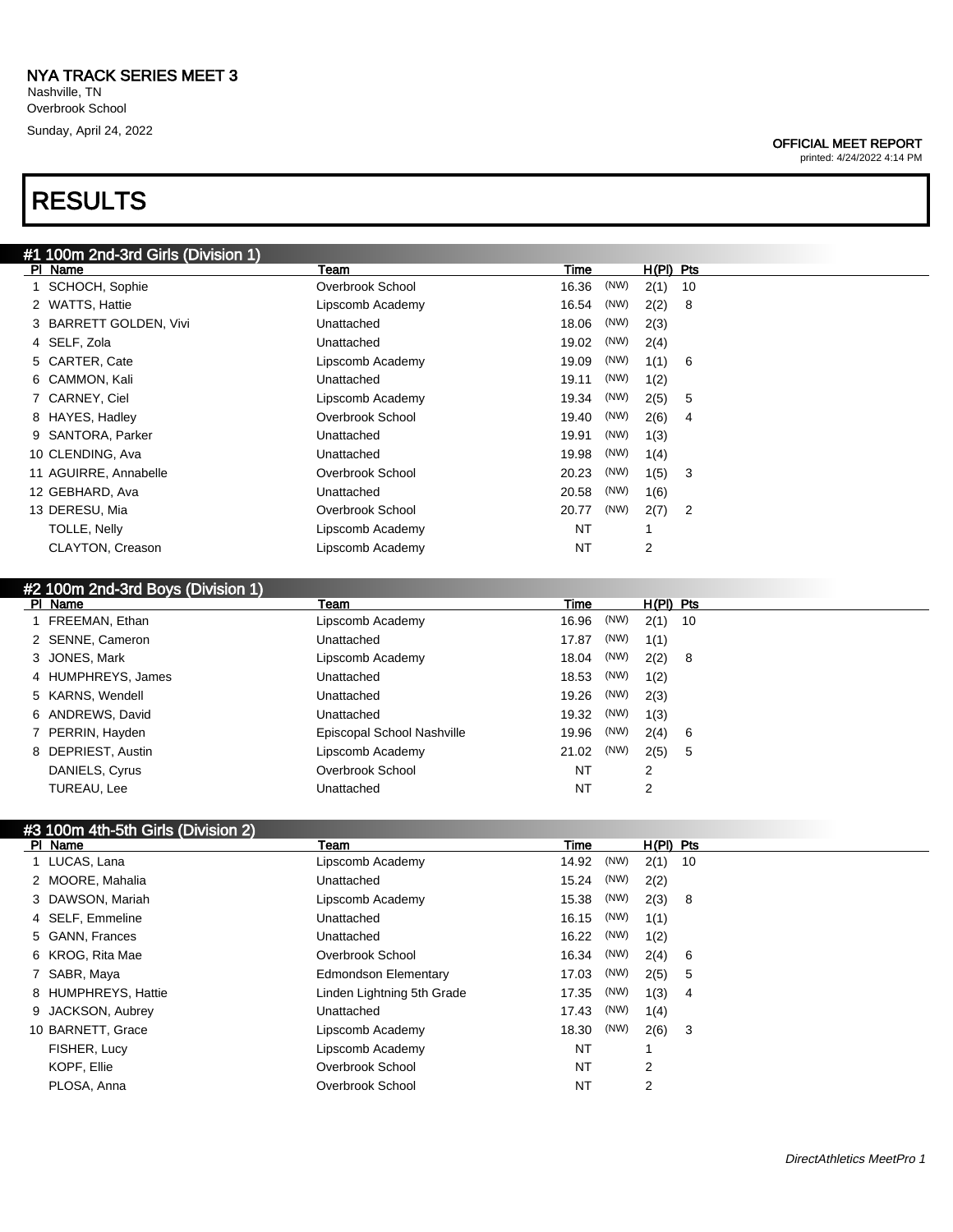Nashville, TN Overbrook School Sunday, April 24, 2022

# RESULTS

### OFFICIAL MEET REPORT

printed: 4/24/2022 4:14 PM

| #4 100m 4th-5th Boys (Division 2) |                             |       |      |             |    |
|-----------------------------------|-----------------------------|-------|------|-------------|----|
| PI Name                           | Team                        | Time  |      | $H(PI)$ Pts |    |
| 1 CASTLE, Finn                    | Linden Lightning 5th Grade  | 14.79 | (NW) | 3(1)        | 10 |
| 2 MAPLE, Chase                    | Lipscomb Academy            | 15.54 | (NW) | 1(1)        | 8  |
| 3 CASEY, Garth                    | Unattached                  | 15.65 | (NW) | 1(2)        |    |
| 4 SCOTT-BARNES, Max               | Linden Lightning 5th Grade  | 15.85 | (NW) | 3(2)        | -6 |
| 5 CAMMON, Kyrey                   | Unattached                  | 16.16 | (NW) | 3(3)        |    |
| 6 SCHWARTZ, Tyler                 | <b>Edmondson Elementary</b> | 17.10 | (NW) | 3(4)        | 5  |
| 7 AGUIRRE, Eli                    | Overbrook School            | 17.21 | (NW) | 3(5)        | 4  |
| 8 NUNLEY, Miller                  | Episcopal School Nashville  | 17.27 | (NW) | 2(1)        | 3  |
| 9 JACK, Cleator                   | <b>Edmondson Elementary</b> | 17.49 | (NW) | 3(6)        | 2  |
| 10 NEVELDINE, Billy               | <b>Edmondson Elementary</b> | 17.59 | (NW) | 3(7)        |    |
| 11 FISKE, Connor                  | <b>Edmondson Elementary</b> | 18.09 | (NW) | 2(2)        |    |
| 12 CASEY, Rankin                  | Unattached                  | 20.20 | (NW) | 2(3)        |    |
| MARSH, Owen                       | Episcopal School Nashville  | NT    |      |             |    |
| ZIEHER, Tennessee                 | Linden Lightning 5th Grade  | NT    |      | 2           |    |
| NEAL, Charlie                     | Overbrook School            | NT    |      | 2           |    |
| <b>GASTON, Grey</b>               | Overbrook School            | NT    |      | 2           |    |
| MILLER, Nathan                    | Lipscomb Academy            | NT    |      | 3           |    |

### #5 100m 6th-8th Girls (Division 3)

| _______________________<br>PI Name | Team             | Time       |      | $H(PI)$ Pts |     |
|------------------------------------|------------------|------------|------|-------------|-----|
| <b>BROTHERS, Anne Charlotte</b>    | Overbrook School | 15.03      | (NW) | $2(1)$ 10   |     |
| 2 SMITH, Mariam                    | Overbrook School | 15.21      | (NW) | 2(2)        | - 8 |
| 3 DERESU, Fenet                    | Overbrook School | 15.70      | (NW) | 2(3)        | - 6 |
| 4 COTE, Lilly Anna                 | Overbrook School | 15.90      | (NW) | 2(4) 5      |     |
| 5 AGUIRRE, Isabella                | Overbrook School | 16.07      | (NW) | 2(5)        | - 4 |
| 6 BETBEZE, Elsie                   | Overbrook School | 16.32      | (NW) | $1(1)$ 3    |     |
| ILAGAN, Erin                       | Linden Waldorf   | <b>DNS</b> |      | 2           |     |
| ILAGAN, Audrey                     | Linden Waldorf   | NT         |      |             |     |
| LOCHMILLER, Maddy                  | Linden Waldorf   | NT         |      |             |     |

## #6 100m 6th-8th Boys (Division 3)

| Wind: $(+0.0)$       |                |           |     |  |  |
|----------------------|----------------|-----------|-----|--|--|
| PI Name              | Team           | Time      | Pts |  |  |
| EDEN, Ty             | Unattached     | 15.19     |     |  |  |
| 2 SELF, Oliver       | Unattached     | 15.25     |     |  |  |
| BERTAINA, Gianfranco | Linden Waldorf | <b>NT</b> |     |  |  |
| PASCHAL, Gabe        | Linden Waldorf | <b>NT</b> |     |  |  |

| #7 1600m 2nd-3rd Girls (Division 1) |                  |         |     |
|-------------------------------------|------------------|---------|-----|
| PI Name                             | Team             | Time    | Pts |
| SONGY, Paige                        | Overbrook School | 6:50.72 | 10  |
| 2 HAYES, Hadley                     | Overbrook School | 7:38.97 |     |
| ZINN, Mary Lee                      | Unattached       | 8:25.12 |     |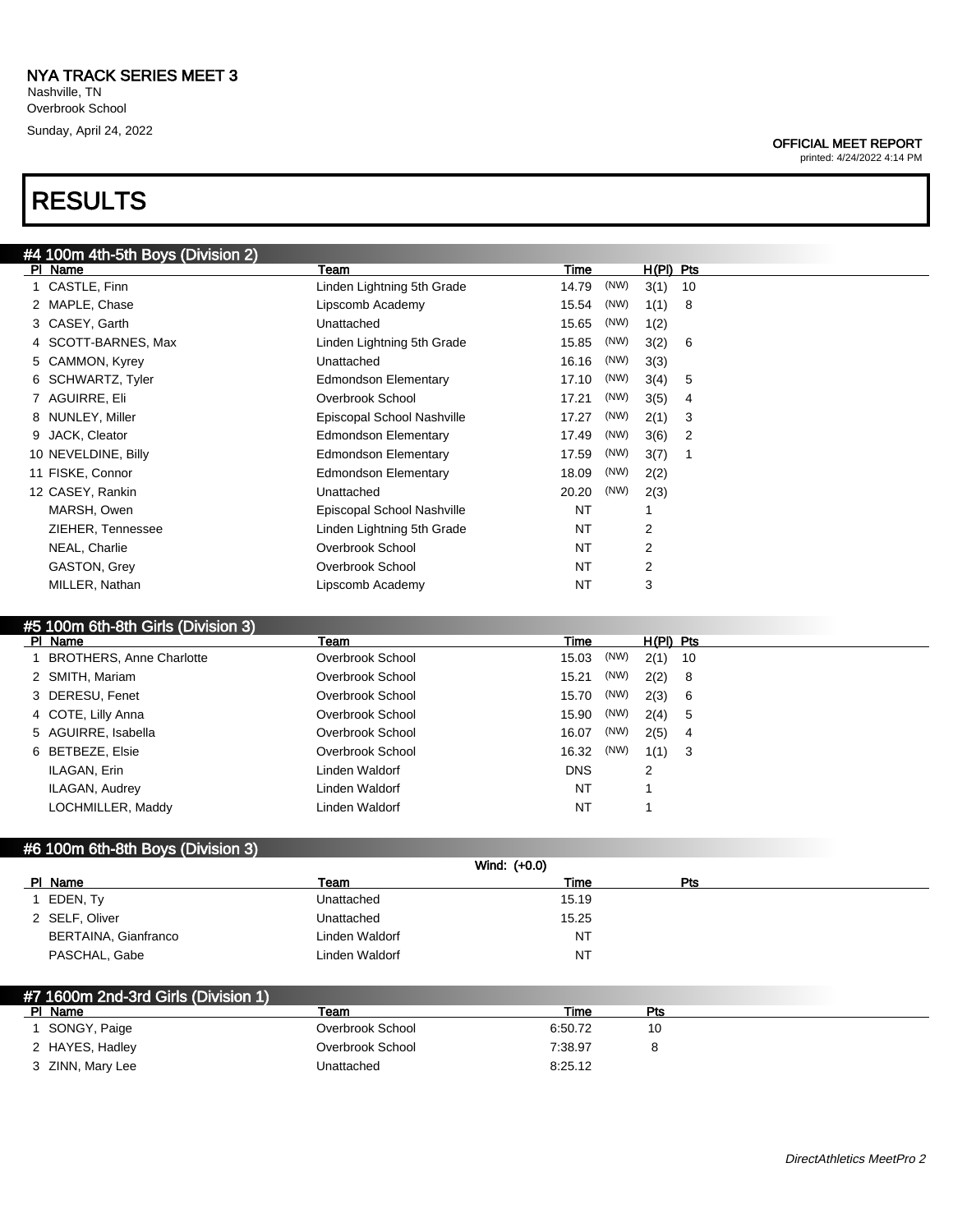Nashville, TN Overbrook School Sunday, April 24, 2022

## OFFICIAL MEET REPORT

| <b>RESULTS</b>                                 |                                  |                    |             |                           |
|------------------------------------------------|----------------------------------|--------------------|-------------|---------------------------|
| #8 1600m 2nd-3rd Boys (Division 1)             |                                  |                    |             |                           |
| PI Name                                        | Team                             | Time               | Pts         |                           |
| 1 SEXTON, Quentin                              | <b>Edmondson Elementary</b>      | 6:59.90            | 10          |                           |
| 2 AUGUSTINE, Peter                             | Overbrook School                 | 7:03.14            | 8           |                           |
| 3 WIDMAIER, Jeremiah                           | Unattached                       | 7:13.52            |             |                           |
| 4 MURPHY, Ward                                 | Overbrook School                 | 7:22.43            | 6           |                           |
| 5 FAWKNOTSON, Clayton                          | Episcopal School Nashville       | 7:22.78            | 5           |                           |
| 6 SARB, Everett                                | Overbrook School                 | 7:33.94            | 4           |                           |
| LEWIS, Christopher                             | Unattached                       | <b>NT</b>          |             |                           |
| #9 1600m 4th-5th Girls (Division 2)            |                                  |                    |             |                           |
| PI Name                                        | Team                             | Time               | Pts         |                           |
| 1 ZINN, Annabelle                              | Unattached                       | 6:27.68            |             |                           |
| GOLDMAN, Elle                                  | Unattached                       | <b>NT</b>          |             |                           |
| TOLLE, Phillipa                                | Lipscomb Academy                 | <b>NT</b>          |             |                           |
| #10 1600m 4th-5th Boys (Division 2)            |                                  |                    |             |                           |
| PI Name                                        | Team                             | Time               | Pts         |                           |
| 1 ZINN, Benjamin                               | Unattached                       | 7:04.25            |             |                           |
| 2 TABER, William                               | Overbrook School                 | 7:39.72            | 10          |                           |
| NATION, William                                | Overbrook School                 | <b>NT</b>          |             |                           |
| #11 1600m 6th-8th Girls (Division 3)           |                                  |                    |             |                           |
| PI Name                                        | Team                             | Time<br>5:23.20    | Pts         |                           |
| 1 JOHNSON, Larkin                              | Unattached                       |                    |             |                           |
| 2 ZINN, Emma Kate                              | Unattached                       | 6:24.62            |             |                           |
| 3 CLARK, Emma                                  | St Bernard Academy               | 6:51.78            | 10          |                           |
| 4 WIDMAIER, Ruthie<br>5 SMITH, Ada             | Unattached<br>St Bernard Academy | 6:55.99<br>7:38.81 | 8           |                           |
| SLATTERY, Maggie                               | St Bernard Academy               | <b>NT</b>          |             |                           |
|                                                |                                  |                    |             |                           |
| #12 1600m 6th-8th Boys (Division 3)<br>PI Name | Team                             | Time               | Pts         |                           |
| GANN, Edward<br>1.                             | Unattached                       | 5:37.65            |             |                           |
| 2 BAKER, Gus                                   | St Bernard Academy               | 5:55.57            | 10          |                           |
| 3 HINOTE, Owen                                 | Unattached                       | 6:01.20            |             |                           |
| 4 BRZYNSKI, Jackson                            | St Bernard Academy               | 6:03.25            | 8           |                           |
| 5 DOYLE, Liam                                  | Unattached                       | 6:16.25            |             |                           |
| BERGSRUD, Dane                                 | Unattached                       | <b>NT</b>          |             |                           |
| BRADLEY, Owen                                  | Unattached                       | <b>NT</b>          |             |                           |
| #13 400m 2nd-3rd Girls (Division 1)            |                                  |                    |             |                           |
| PI Name                                        | Team                             | <b>Time</b>        | $H(PI)$ Pts |                           |
| 1 MESSINA, Wren                                | Overbrook School                 | 1:27.95            | 2(1)<br>10  |                           |
| 2 KING, Reese                                  | Lipscomb Academy                 | 1:30.11            | 2(2)<br>8   |                           |
| 3 GRESALFI, Annika                             | Unattached                       | 1:31.65            | 2(3)        |                           |
| 4 OWEN, Bea                                    | Overbrook School                 | 1:32.29            | 2(4)<br>6   |                           |
| 5 BEYER, Lily                                  | Episcopal School Nashville       | 1:36.43            | 1(1)<br>5   |                           |
| 6 SELF, Zola                                   | Unattached                       | 1:37.97            | 1(2)        |                           |
|                                                |                                  |                    |             | DirectAthletics MeetPro 3 |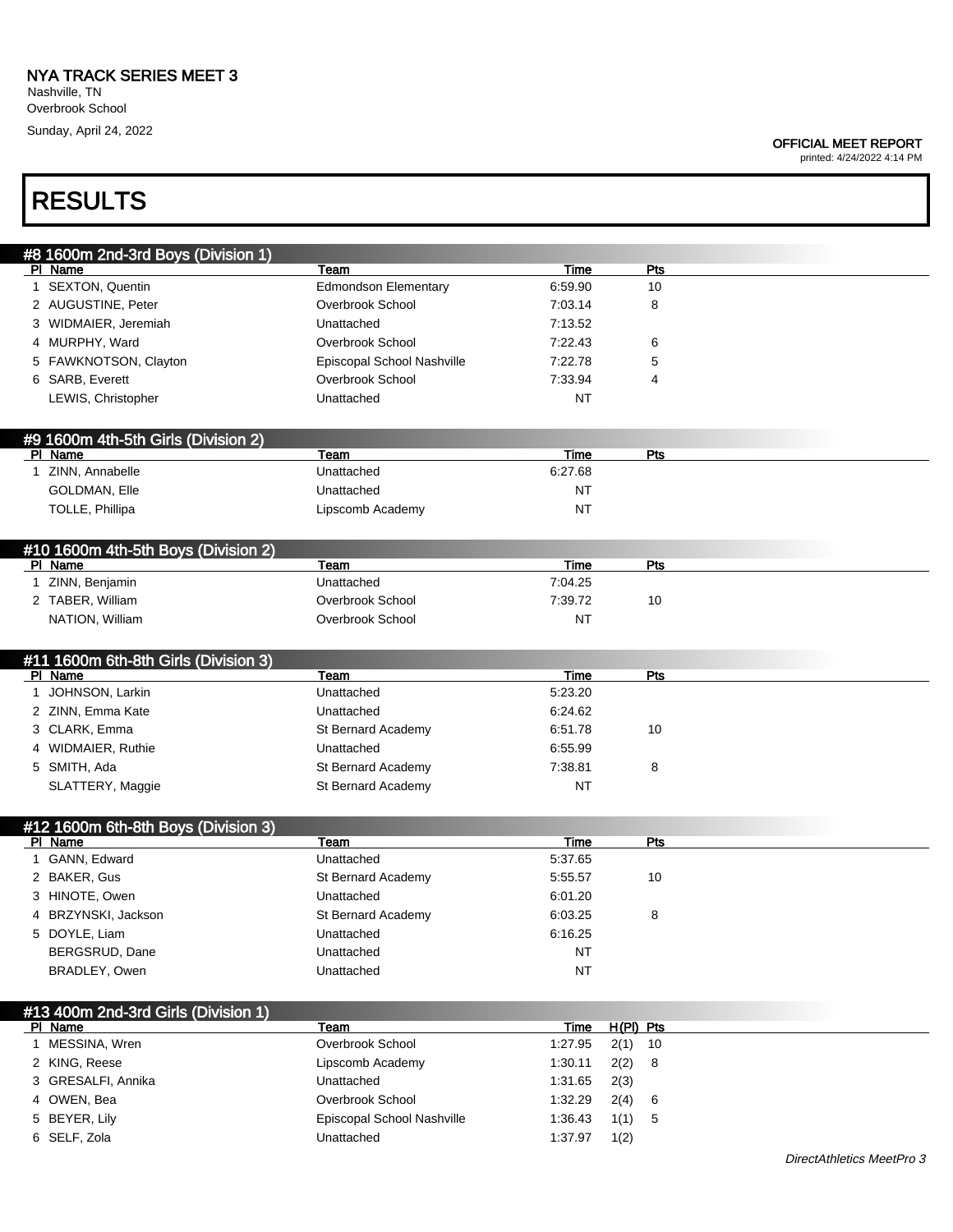## OFFICIAL MEET REPORT

printed: 4/24/2022 4:14 PM

## RESULTS

| #13 400m 2nd-3rd Girls (Division 1) (cont'd) |                             |         |                        |  |
|----------------------------------------------|-----------------------------|---------|------------------------|--|
| PI Name                                      | Team                        | Time    | $H(PI)$ Pts            |  |
| 7 FISKE, Abigail                             | <b>Edmondson Elementary</b> | 1:38.85 | 2(5)<br>4              |  |
| WILSON, Eleanor                              | Episcopal School Nashville  | 1:41.31 | 1(3)<br>3              |  |
| 9 MCGUIRE, Lucy                              | Unattached                  | 1:42.29 | 2(6)                   |  |
| 10 SANTORA, Parker                           | Unattached                  | 1:43.82 | 1(4)                   |  |
| 11 KROG, Mary Margaret                       | Overbrook School            | 1:46.59 | 2(7)<br>$\overline{2}$ |  |
| 12 NUNLEY, Lucy                              | Episcopal School Nashville  | 1:50.53 | 1(5)                   |  |
| 13 FOWLER, Liza                              | Overbrook School            | 1:56.40 | 1(6)                   |  |
| 14 OWEN, Sofia                               | Overbrook School            | 1:57.96 | 1(7)                   |  |
| 15 JORDAN, Carolina                          | Episcopal School Nashville  | 2:00.13 | 1(8)                   |  |
| <b>CROMWELL, Ruthie</b>                      | Overbrook School            | NT      | 2                      |  |
|                                              |                             |         |                        |  |
| #14 400m 2nd-3rd Boys (Division 1)           |                             |         |                        |  |
| PI Name                                      | Team                        | Time    | $H(PI)$ Pts            |  |
| 1 GASTON, William                            | Overbrook School            | 1:24.23 | 2(1)<br>-10            |  |
| SENNE, Cameron                               | Unattached                  | 1:25.16 | 1(1)                   |  |
| JONES, Mark<br>3                             | Lipscomb Academy            | 1:27.92 | 2(2)<br>8              |  |
| 4 MADEIRA, Nathaniel                         | Episcopal School Nashville  | 1:28.59 | 2(3)<br>6              |  |
| 5 QUINONES, Max                              | Lipscomb Academy            | 1:34.63 | 2(4)<br>5              |  |
| 6 DEPRIEST, Austin                           | Lipscomb Academy            | 1:34.77 | 1(2)<br>4              |  |

| 7 ANDREWS, David   | Unattached                 | 1:37.50 | 1(3) |                            |
|--------------------|----------------------------|---------|------|----------------------------|
| 8 TUREAU, Lee      | Unattached                 | 1:41.58 | 2(5) |                            |
| 9 RHINEHART, Jax   | Lipscomb Academy           | 1:44.49 | 2(6) | - 3                        |
| 10 BREGENZER, Andy | Episcopal School Nashville | 1:52.66 | 1(4) | $\overline{\phantom{0}}^2$ |
| GOGGIN, Hayes      | Overbrook School           | NT      |      |                            |
| DANIELS, Cyrus     | Overbrook School           | NT 2    |      |                            |
| NATION, Brooks     | Overbrook School           | NT 2    |      |                            |
|                    |                            |         |      |                            |

| #15 400m 4th-5th Girls (Division 2) |                            |         |                                    |  |
|-------------------------------------|----------------------------|---------|------------------------------------|--|
| PI Name                             | Team                       | Time    | $H(PI)$ Pts                        |  |
| 1 ORTNER, Violet                    | St Bernard Academy         | 1:12.21 | 2(1)<br>- 10                       |  |
| 2 KOPF, Ellie                       | Overbrook School           | 1:19.68 | 2(2)<br>8                          |  |
| 3 FISHER, Lucy                      | Lipscomb Academy           | 1:19.94 | 1(1)<br>6                          |  |
| 4 KROG, Rita Mae                    | Overbrook School           | 1:22.45 | 2(3)<br>5                          |  |
| 5 KAPLAN, Brooklyn                  | Lipscomb Academy           | 1:26.40 | 2(4)<br>4                          |  |
| 6 COTHRAN, Lila                     | Lipscomb Academy           | 1:26.48 | 2(5)<br>3                          |  |
| 7 ENSTICE, Helen                    | Overbrook School           | 1:28.07 | 1(2)<br>$\overline{\phantom{0}}^2$ |  |
| 8 BLUE, Baylor                      | Lipscomb Academy           | 1:28.49 | 2(6)                               |  |
| 9 SELF, Emmeline                    | Unattached                 | 1:30.46 | 1(3)                               |  |
| 10 BARNETT, Grace                   | Lipscomb Academy           | 1:36.08 | 2(7)                               |  |
| 11 MARTINEZ, Catherine Rose         | Overbrook School           | 1:38.70 | 2(8)                               |  |
| 12 LUTHER, Alice                    | Lipscomb Academy           | 1:40.34 | 1(4)                               |  |
| THOMAS, April                       | Episcopal School Nashville | NT      |                                    |  |
| <b>GANN, Frances</b>                | Unattached                 | NT      |                                    |  |
|                                     |                            |         |                                    |  |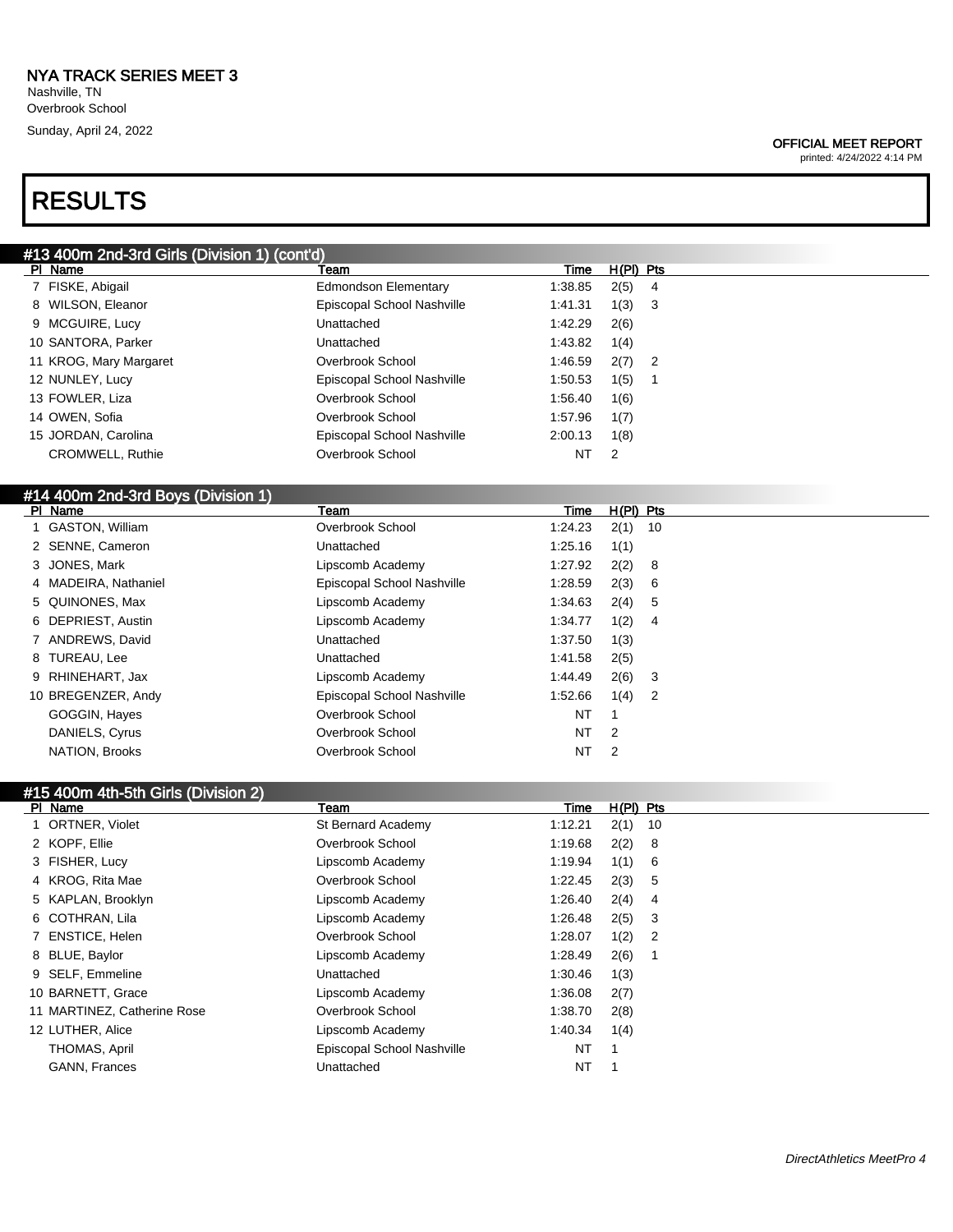Nashville, TN Overbrook School Sunday, April 24, 2022

# RESULTS

## #16 400m 4th-5th Boys (Division 2) PI Name **The H(PI) Pts** Team Team Team Team Time H(PI) Pts 1 WIEDMAN III, Keyan Overbrook School 1:14.95 2(1) 10 2 KHALILI, Mateen Linden Lightning 5th Grade 1:15.22 2(2) 8 3 CASTLE, Finn Linden Lightning 5th Grade 1:15.77 3(1) 6 4 SCHNEIDER, Jack Overbrook School 1:18.74 3(2) 5 5 GRESALFI, Ansel Linden Lightning 5th Grade 1:23.41 3(3) 4 6 TOLBERT, Logan Lipscomb Academy 1:23.65 3(4) 3 7 SCHWARTZ, Tyler Edmondson Elementary 1:25.82 2(3) 2 8 NEVELDINE, Billy **Edmondson Elementary** 1:29.65 2(4) 1 9 LEWIS, Benji Unattached 1:30.74 2(5) 10 ROLLI, Benno Overbrook School 1:56.50 2(6) BHAVE, Praveen **NT** 3 NEAL, Charlie **NEAL, Charlie Community** Overbrook School **NT** 1 WARREN, Asher **NT 2** and 2 and 2 and 2 and 2 and 2 and 2 and 2 and 2 and 2 and 2 and 2 and 2 and 2 and 2 and 2 and 2 and 2 and 2 and 2 and 2 and 2 and 2 and 2 and 2 and 2 and 2 and 2 and 2 and 2 and 2 and 2 and 2 and 2 and GLIDWELL, Charlie **Communist Communist Communist Communist Communist Communist Communist Communist Communist Communist Communist Communist Communist Communist Communist Communist Communist Communist Communist Communist Com** CARNEY, Noah Edmondson Elementary NT 1 GASTON, Grey Contract Contract Contract Contract Contract Overbrook School NT 3

## #17 400m 6th-8th Girls (Division 3)

| PI Name |                   | Team               | Time      | Pts |
|---------|-------------------|--------------------|-----------|-----|
|         | BANOVAC, Lia      | Unattached         | 1:03.43   |     |
|         | 2 BALTZ, Isabella | St Bernard Academy | 1:10.78   | 10  |
|         | 3 MARTUS, Ceci    | St Bernard Academy | 1:14.21   | 8   |
|         | 4 GOLDEN, Alli    | Unattached         | 1:23.50   |     |
|         | 5 MARTINEZ, Ania  | Overbrook School   | 1:51.05   | 6   |
|         | BASS, Sadie Mae   | Linden Waldorf     | <b>NT</b> |     |
|         | TUREAU, Lillias   | Linden Waldorf     | <b>NT</b> |     |
|         | ORNES, Alice      | Linden Waldorf     | NT        |     |

CARLSON, Elliott **Linden Linden Lightning 5th Grade** NT 3 MCALLISTER, Hudson **NEW ACADEM** Lipscomb Academy **NT 3** 

## #18 400m 6th-8th Boys (Division 3) Pl Name Team Time H(Pl) Pts 1 OBERMEIER, Richard St Bernard Academy 1:02.72 2(1) 10 2 STEFANSIC, Thomas St Bernard Academy 1:09.08 2(2) 8 3 EDEN, Ty Unattached 1:09.36 2(3) 4 SELF, Oliver 2(4) 2012 1:19.05 2(4) 5 BRADLEY, Townes Linden Waldorf 1:21.17 2(5) 6 HOLLIMAN, Grey **NT** 2 ANDERSON, Gryffin **Andref Hermit Linden Waldorf** NT 2 KHALILI, Zain **NT** 1 DOYLE, Liam **NT** 2 #19 800m 2nd-3rd Girls (Division 1)

| PI Name               | Team             | Time    | Pts |  |
|-----------------------|------------------|---------|-----|--|
| SONGY, Paige          | Overbrook School | 3:24.99 | 10  |  |
| 2 MESSINA, Wren       | Overbrook School | 3:37.43 |     |  |
| 3 KROG, Mary Margaret | Overbrook School | 3:58.84 |     |  |

OFFICIAL MEET REPORT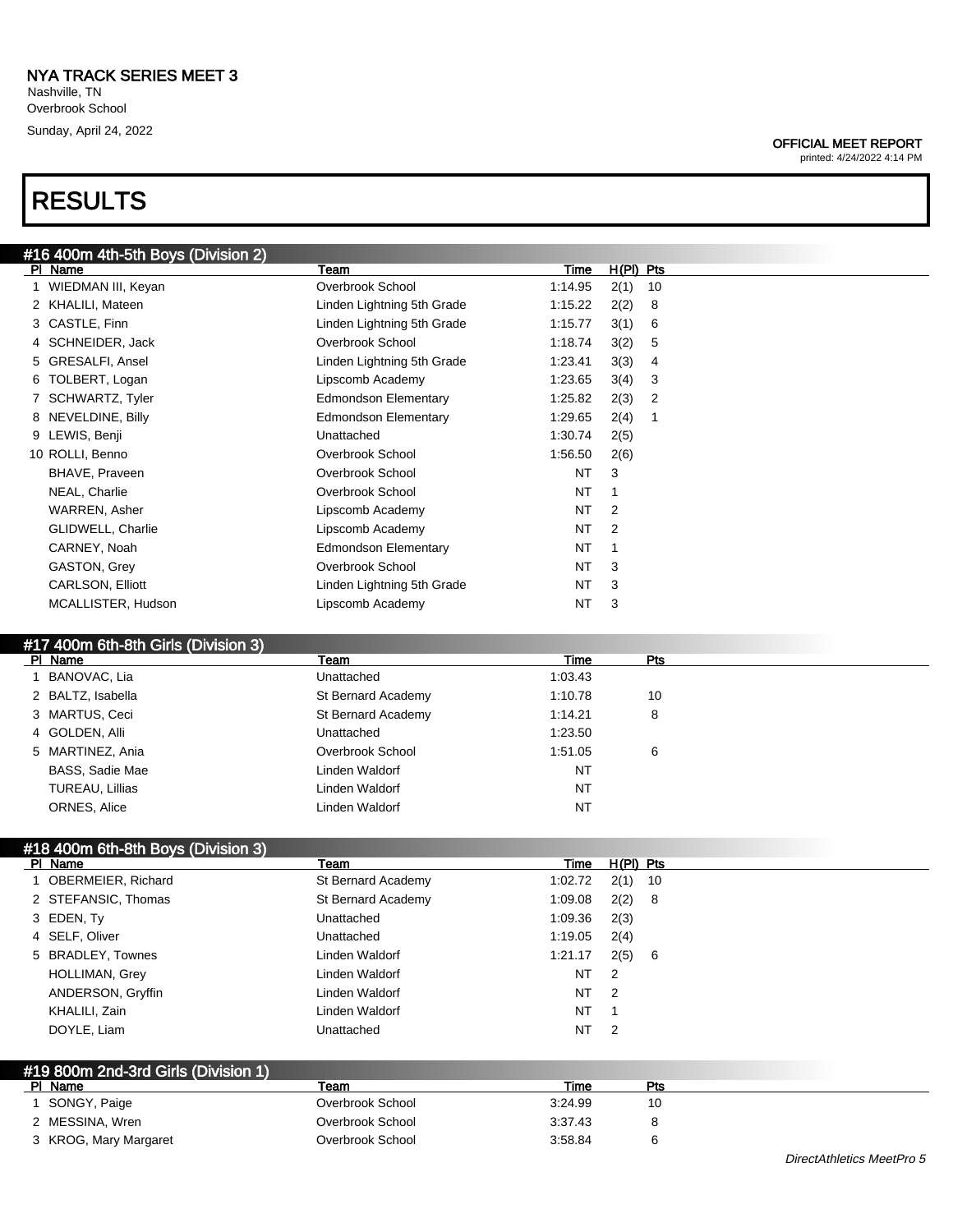## OFFICIAL MEET REPORT

| <b>RESULTS</b>                                          |                             |             |                |                           |
|---------------------------------------------------------|-----------------------------|-------------|----------------|---------------------------|
|                                                         |                             |             |                |                           |
| #19 800m 2nd-3rd Girls (Division 1) (cont'd)<br>PI Name | Team                        | Time        | Pts            |                           |
| 4 FOWLER, Liza                                          | Overbrook School            | 4:34.81     | 5              |                           |
| 5 JORDAN, Carolina                                      | Episcopal School Nashville  | 4:45.45     | 4              |                           |
|                                                         |                             |             |                |                           |
| #20 800m 2nd-3rd Boys (Division 1)<br>PI Name           | Team                        | Time        | <b>Pts</b>     |                           |
| 1 MAGUT, Ezra                                           | Episcopal School Nashville  | 3:15.09     | 10             |                           |
| 2 SEXTON, Quentin                                       | <b>Edmondson Elementary</b> | 3:24.09     | 8              |                           |
| 3 AUGUSTINE, Peter                                      | Overbrook School            | 3:26.39     | 6              |                           |
| 4 MURPHY, Ward                                          | Overbrook School            | 3.35.61     | 5              |                           |
| 5 FAWKNOTSON, Clayton                                   | Episcopal School Nashville  | 3:37.70     | 4              |                           |
| 6 SARB, Everett                                         | Overbrook School            | 3:43.34     | 3              |                           |
| 7 HUMPHREYS, James                                      | Unattached                  | 3:48.99     |                |                           |
|                                                         |                             |             | $\overline{2}$ |                           |
| 8 TUTEN, Webb                                           | Episcopal School Nashville  | 3:54.81     |                |                           |
| NATION, Brooks                                          | Overbrook School            | <b>NT</b>   |                |                           |
| STEMPEL, George                                         | Overbrook School            | <b>NT</b>   |                |                           |
| #21 800m 4th-5th Girls (Division 2)                     |                             |             |                |                           |
| PI Name                                                 | <b>Team</b>                 | Time        | Pts            |                           |
| 1 ORTNER, Violet                                        | St Bernard Academy          | 2:49.03     | 10             |                           |
| 2 THOMAS, April                                         | Episcopal School Nashville  | 3:59.44     | 8              |                           |
| 3 LUTHER, Alice                                         | Lipscomb Academy            | 4:20.32     | 6              |                           |
| <b>SCHUMAKER, Maise</b>                                 | Episcopal School Nashville  | NT          |                |                           |
| TOLLE, Phillipa                                         | Lipscomb Academy            | NT          |                |                           |
| #22 800m 4th-5th Boys (Division 2)                      |                             |             |                |                           |
| PI Name                                                 | Team                        | Time        | Pts            |                           |
| 1 KELLEY, Meade                                         | Linden Lightning 5th Grade  | 2:54.33     | 10             |                           |
| 2 SCHNEIDER, Jack                                       | Overbrook School            | 3:04.14     | 8              |                           |
| 3 SCOTT-BARNES, Max                                     | Linden Lightning 5th Grade  | 3:04.56     | 6              |                           |
| 4 SANTORA, Alessandro                                   | Linden Lightning 5th Grade  | 3:04.85     | 5              |                           |
| 5 LEWIS, Benji                                          | Unattached                  | 3:26.77     |                |                           |
| NATION, William                                         | Overbrook School            | <b>NT</b>   |                |                           |
| WIEDMAN III, Keyan                                      | Overbrook School            | <b>NT</b>   |                |                           |
| WARREN, Asher                                           | Lipscomb Academy            | <b>NT</b>   |                |                           |
| MARSH, Owen                                             | Episcopal School Nashville  | <b>NT</b>   |                |                           |
| #23 800m 6th-8th Girls (Division 3)                     |                             |             |                |                           |
| PI Name                                                 | Team                        | <b>Time</b> | Pts            |                           |
| 1 BANOVAC, Lauren                                       | Unattached                  | 2:27.67     |                |                           |
| 2 HEARD, Mable                                          | Unattached                  | 2:45.26     |                |                           |
| 3 BALTZ, Isabella                                       | St Bernard Academy          | 2:54.32     | 10             |                           |
| 4 CLARK, Emma                                           | St Bernard Academy          | 3:14.97     | 8              |                           |
| 5 GOLDEN, Alli                                          | Unattached                  | 3:35.49     |                |                           |
| JOHNSON, Larkin                                         | Unattached                  | ΝT          |                |                           |
| SLATTERY, Maggie                                        | St Bernard Academy          | NT          |                |                           |
| WATKINS, Cecilia                                        | Unattached                  | NT          |                |                           |
| TUREAU, Lillias                                         | Linden Waldorf              | NT          |                |                           |
|                                                         |                             |             |                | DirectAthletics MeetPro 6 |
|                                                         |                             |             |                |                           |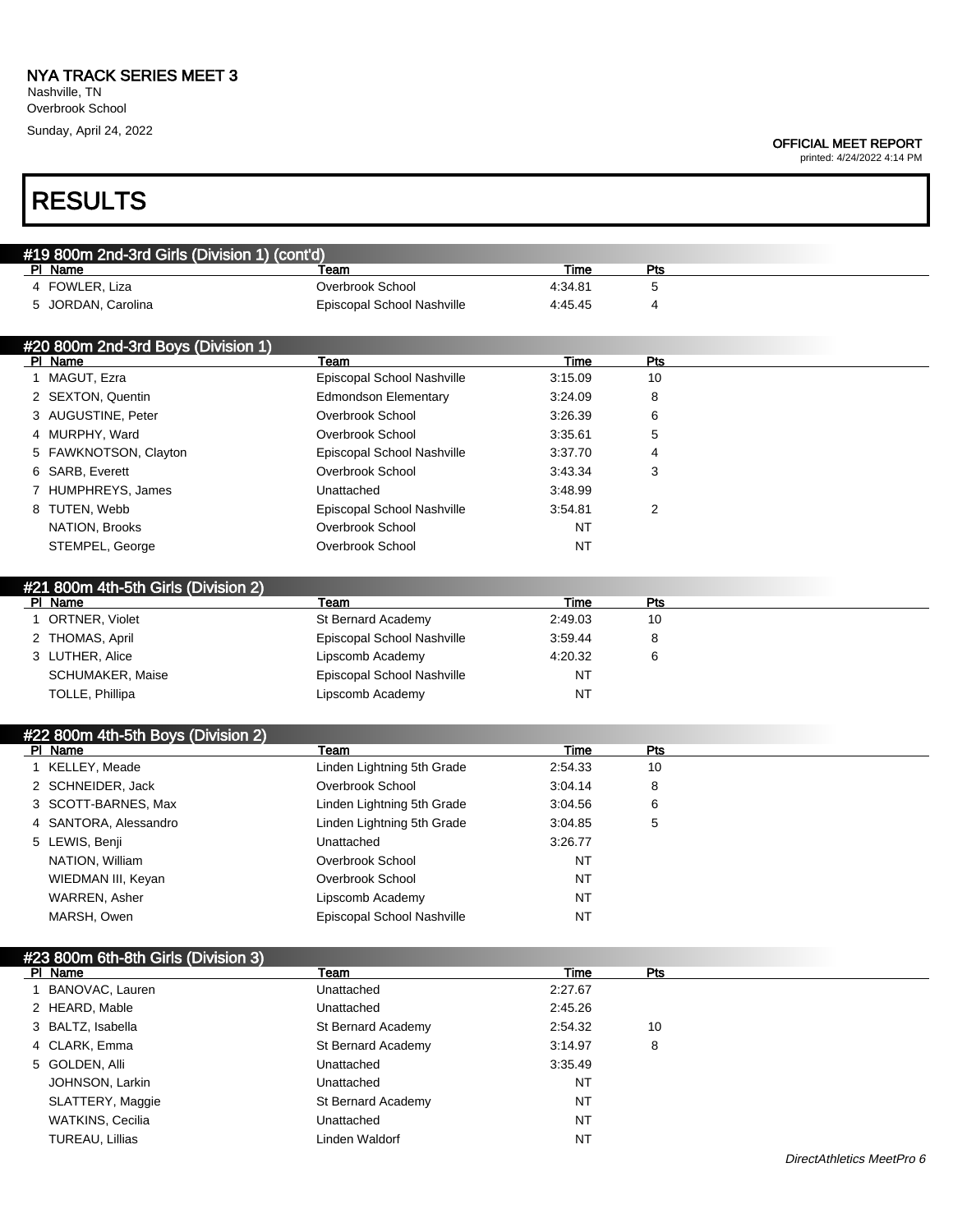### OFFICIAL MEET REPORT

| <b>RESULTS</b>                                  |                             |                 |      |             |             |  |
|-------------------------------------------------|-----------------------------|-----------------|------|-------------|-------------|--|
| #23 800m 6th-8th Girls (Division 3) (cont'd)    |                             |                 |      |             |             |  |
| PI Name                                         | Team                        | Time            |      | Pts         |             |  |
| ORNES, Alice                                    | Linden Waldorf              | <b>NT</b>       |      |             |             |  |
| #24 800m 6th-8th Boys (Division 3)              |                             |                 |      |             |             |  |
| PI Name<br>1 GANN, Edward                       | Team<br>Unattached          | Time<br>2:39.48 |      | Pts         |             |  |
| 2 BAKER, Gus                                    |                             | 2:42.73         |      |             |             |  |
|                                                 | St Bernard Academy          | 2:46.91         |      | 10          |             |  |
| 3 HINOTE, Owen                                  | Unattached                  |                 |      |             |             |  |
| 4 BRZYNSKI, Jackson                             | St Bernard Academy          | 2:47.38         |      | 8           |             |  |
| 5 BRADLEY, Townes                               | Linden Waldorf              | 3:12.14         |      | 6           |             |  |
| EDEN, Ty<br>BERGSRUD, Dane                      | Unattached<br>Unattached    | NT<br>NT        |      |             |             |  |
|                                                 |                             |                 |      |             |             |  |
| #25 200m 2nd -3rd Girls (Division 1)<br>PI Name | Team                        | Time            |      | $H(PI)$ Pts |             |  |
| 1 SCHOCH, Sophie                                | Overbrook School            | 34.26           | (NW) | 3(1)        | 10          |  |
| 2 WATTS, Hattie                                 | Lipscomb Academy            | 35.02           | (NW) | 3(2)        | 8           |  |
| 3 GRESALFI, Annika                              | Unattached                  | 38.87           | (NW) | 2(1)        |             |  |
| 4 KING, Reese                                   | Lipscomb Academy            | 39.57           | (NW) | 3(3)        | 6           |  |
| <b>BARRETT GOLDEN, Vivi</b><br>5                | Unattached                  | 41.08           | (NW) | 3(4)        |             |  |
| 6 BEYER, Lily                                   | Episcopal School Nashville  | 41.50           | (NW) | 2(2)        | 5           |  |
| 7 CARTER, Cate                                  | Lipscomb Academy            | 42.27           | (NW) | 2(3)        | 4           |  |
| 8 CARNEY, Ciel                                  | Lipscomb Academy            | 42.33           | (NW) | 3(5)        | 3           |  |
| 9 CAMMON, Kali                                  | Unattached                  | 42.45           | (NW) | 2(4)        |             |  |
| 10 OWEN, Bea                                    | Overbrook School            | 43.26           | (NW) | 2(5)        | 2           |  |
| 11 MCGUIRE, Lucy                                | Unattached                  | 43.87           | (NW) | 3(6)        |             |  |
| 12 AGUIRRE, Annabelle                           | Overbrook School            | 43.99           | (NW) | 3(7)        | $\mathbf 1$ |  |
| 13 CLENDING, Ava                                | Unattached                  | 44.11           | (NW) | 1(1)        |             |  |
| 14 WILSON, Eleanor                              | Episcopal School Nashville  | 45.45           | (NW) | 1(2)        |             |  |
| 15 GEBHARD, Ava                                 | Unattached                  | 46.83           | (NW) | 1(3)        |             |  |
| 16 FISKE, Abigail                               | <b>Edmondson Elementary</b> | 46.89           | (NW) | 3(8)        |             |  |
| 17 NUNLEY, Lucy                                 | Episcopal School Nashville  | 48.45           | (NW) | 2(6)        |             |  |
| 18 OWEN, Sofia                                  | Overbrook School            | 51.14           | (NW) | 2(7)        |             |  |
| CROMWELL, Ruthie                                | Overbrook School            | <b>NT</b>       |      | 1           |             |  |
|                                                 |                             |                 |      |             |             |  |
| #26 200m 2nd-3rd Boys (Division 1)<br>PI Name   | Team                        | <b>Time</b>     |      | $H(PI)$ Pts |             |  |
| 1 FREEMAN, Ethan                                | Lipscomb Academy            | 35.95           | (NW) | $2(1)$ 10   |             |  |
| 2 STEMPEL, George                               | Overbrook School            | 36.51           | (NW) | 2(2)        | 8           |  |
| 3 GASTON, William                               | Overbrook School            | 36.51           | (NW) | 2(3)        | 6           |  |
| 4 MAGUT Fzra                                    | Enisconal School Nashville  | 37 26 (NW)      |      | 1(1)        | - 5         |  |
|                                                 |                             |                 |      |             |             |  |

| 4 MAGUT, Ezra        | Episcopal School Nashville | 37.26 | (NW)<br>1(1) | -5 |
|----------------------|----------------------------|-------|--------------|----|
| 5 QUINONES, Max      | Lipscomb Academy           | 42.37 | (NW)<br>2(4) | 4  |
| 6 MADEIRA, Nathaniel | Episcopal School Nashville | 42.80 | (NW)<br>1(2) |    |
| 7 KARNS, Wendell     | Unattached                 | 44.24 | (NW)<br>2(5) |    |
| 8 TUTEN, Webb        | Episcopal School Nashville | 46.80 | (NW)<br>1(3) |    |
| 9 RHINEHART, Jax     | Lipscomb Academy           | 56.04 | (NW)<br>2(6) |    |
| 10 BREGENZER, Andy   | Episcopal School Nashville | 58.54 | (NW)<br>1(4) |    |
| GOGGIN, Hayes        | Overbrook School           | NT    |              |    |
|                      |                            |       |              |    |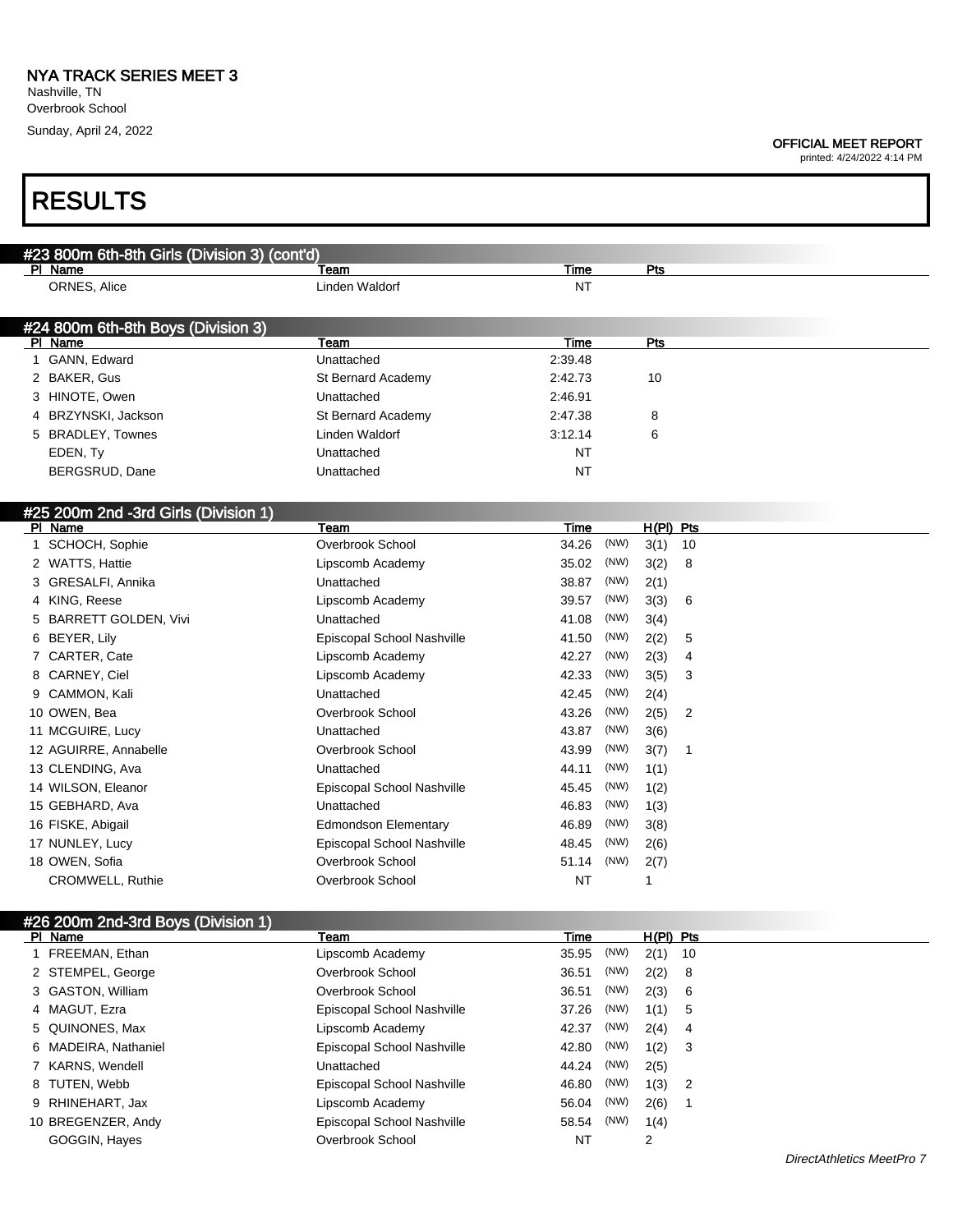#### OFFICIAL MEET REPORT

printed: 4/24/2022 4:14 PM

## RESULTS

|    | #26 200m 2nd-3rd Boys (Division 1) (cont'd) |                             |           |      |                |                |  |
|----|---------------------------------------------|-----------------------------|-----------|------|----------------|----------------|--|
|    | PI Name                                     | Team                        | Time      |      | H(PI) Pts      |                |  |
|    | PERRIN, Hayden                              | Episcopal School Nashville  | <b>NT</b> |      | 2              |                |  |
|    |                                             |                             |           |      |                |                |  |
|    | #27 200m 4th-5th Girls (Division 2)         |                             |           |      |                |                |  |
|    | PI Name                                     | Team                        | Time      |      | H(PI) Pts      |                |  |
|    | 1 LUCAS, Lana                               | Lipscomb Academy            | 30.69     | (NW) | 2(1)           | 10             |  |
|    | 2 DAWSON, Mariah                            | Lipscomb Academy            | 32.50     | (NW) | 2(2)           | 8              |  |
|    | 3 MOORE, Mahalia                            | Unattached                  | 32.82     | (NW) | 2(3)           |                |  |
|    | 4 BLUE, Baylor                              | Lipscomb Academy            | 36.58     | (NW) | 1(1)           | 6              |  |
|    | 5 GOLDMAN, Elle                             | Unattached                  | 36.78     | (NW) | 1(2)           |                |  |
|    | 6 COTHRAN, Lila                             | Lipscomb Academy            | 37.57     | (NW) | 2(4)           | 5              |  |
|    | 7 HUMPHREYS, Hattie                         | Linden Lightning 5th Grade  | 37.63     | (NW) | 2(5)           | $\overline{4}$ |  |
|    | 8 FISHER, Lucy                              | Lipscomb Academy            | 38.05     | (NW) | 2(6)           | 3              |  |
|    | 9 KAPLAN, Brooklyn                          | Lipscomb Academy            | 38.29     | (NW) | 2(7)           | 2              |  |
|    | 10 ENSTICE, Helen                           | Overbrook School            | 38.56     | (NW) | 1(3)           | $\mathbf{1}$   |  |
|    | 11 JACKSON, Aubrey                          | Unattached                  | 39.81     | (NW) | 1(4)           |                |  |
|    | 12 MARTINEZ, Catherine Rose                 | Overbrook School            | 42.37     | (NW) | 2(8)           |                |  |
|    | <b>EVERTSEN, Ellie</b>                      | Overbrook School            | <b>NT</b> |      | 1              |                |  |
|    | PLOSA, Anna                                 | Overbrook School            | <b>NT</b> |      | $\mathbf{1}$   |                |  |
|    |                                             |                             |           |      |                |                |  |
|    |                                             |                             |           |      |                |                |  |
|    | #28 200m 4th-5th Boys (Division 2)          |                             |           |      |                |                |  |
|    | PI Name                                     | Team                        | Time      |      | $H(PI)$ Pts    |                |  |
| 1. | KELLEY, Meade                               | Linden Lightning 5th Grade  | 32.07     | (NW) | 3(1)           | 10             |  |
|    | 2 KHALILI, Mateen                           | Linden Lightning 5th Grade  | 33.23     | (NW) | 3(2)           | 8              |  |
|    | 3 MAPLE, Chase                              | Lipscomb Academy            | 33.33     | (NW) | 2(1)           | 6              |  |
|    | 4 TOLBERT, Logan                            | Lipscomb Academy            | 33.78     | (NW) | 2(2)           | 5              |  |
|    | 5 CAMMON, Kyrey                             | Unattached                  | 35.59     | (NW) | 3(3)           |                |  |
|    | 6 AGUIRRE, Eli                              | Overbrook School            | 36.99     | (NW) | 3(4)           | 4              |  |
| 7  | <b>GRESALFI, Ansel</b>                      | Linden Lightning 5th Grade  | 37.23     | (NW) | 3(5)           | 3              |  |
|    | 8 SANTORA, Alessandro                       | Linden Lightning 5th Grade  | 38.40     | (NW) | 2(3)           | 2              |  |
|    | 9 NUNLEY, Miller                            | Episcopal School Nashville  | 38.87     | (NW) | 2(4)           | $\mathbf{1}$   |  |
|    | 10 FISKE, Connor                            | <b>Edmondson Elementary</b> | 41.28     | (NW) | 2(5)           |                |  |
|    | 11 ROLLI, Benno                             | Overbrook School            | 49.23     | (NW) | 2(6)           |                |  |
|    | BHAVE, Praveen                              | Overbrook School            | <b>NT</b> |      | 1              |                |  |
|    | ZIEHER, Tennessee                           | Linden Lightning 5th Grade  | ΝT        |      | 1              |                |  |
|    | MCALLISTER, Hudson                          | Lipscomb Academy            | <b>NT</b> |      | 2              |                |  |
|    | CARNEY, Noah                                | <b>Edmondson Elementary</b> | <b>NT</b> |      | $\overline{2}$ |                |  |
|    | MILLER, Nathan                              | Lipscomb Academy            | ΝT        |      | 3              |                |  |
|    | <b>CARLSON, Elliott</b>                     | Linden Lightning 5th Grade  | <b>NT</b> |      | 3              |                |  |

| #29 200m 6th-8th Girls (Division 3) |                    |                    |             |  |
|-------------------------------------|--------------------|--------------------|-------------|--|
| PI Name                             | Team               | Time               | $H(PI)$ Pts |  |
| 1 SMITH, Mariam                     | Overbrook School   | 32.71 (NW) 2(1) 10 |             |  |
| 2 MARTUS, Ceci                      | St Bernard Academy | 33.44 (NW) 2(2) 8  |             |  |
| 3 COTE, Lilly Anna                  | Overbrook School   | 34.58 (NW) 2(3) 6  |             |  |
| 4 AGUIRRE, Isabella                 | Overbrook School   | 34.70 (NW) 2(4) 5  |             |  |
| 5 BETBEZE, Elsie                    | Overbrook School   | 36.55 (NW)         | $2(5)$ 4    |  |